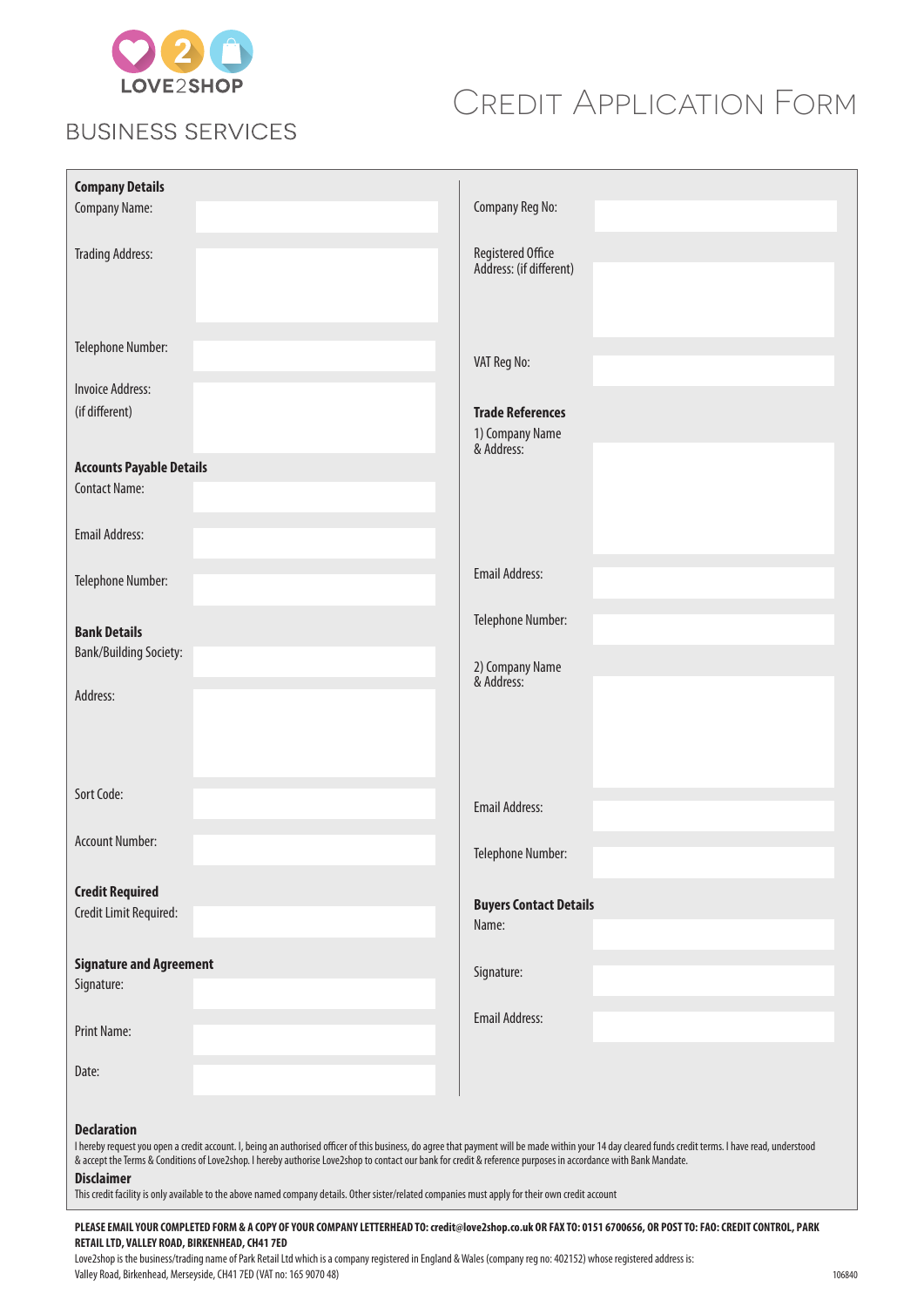

## **BUSINESS SERVICES**

# Credit Application Form

## **Address and name authorisation**

For your security, please detail below the addresses you wish to be listed as authorised to receive orders from your new credit account. These addresses will be added to our Self Serve system so that when you place an order through the portal, an unrecognised address can't be used. For any further addresses please email aftersales@love2shop.co.uk

| <b>Address 1</b><br>Address: | <b>Address 4</b><br>Address: |  |
|------------------------------|------------------------------|--|
| County:                      | County:                      |  |
| Postcode:                    | Postcode:                    |  |
| <b>Address 2</b><br>Address: | <b>Address 5</b><br>Address: |  |
| County:                      | County:                      |  |
| Postcode:                    | Postcode:                    |  |
| <b>Address 3</b><br>Address: | <b>Address 6</b><br>Address: |  |
| County:                      | County:                      |  |
| Postcode:                    | Postcode:                    |  |

To ensure nobody can take advantage of your credit limit and place orders on your behalf, please also detail the names of who you would like to place orders on your account in the spaces below:

| Name 1         | Name 4     |  |
|----------------|------------|--|
| Name:          | Name:      |  |
| Name 2         | Name 5     |  |
| Name:          | Name:      |  |
| Name 3         | Name 6     |  |
| Name:          | Name:      |  |
|                |            |  |
| Authorised by: | Signature: |  |